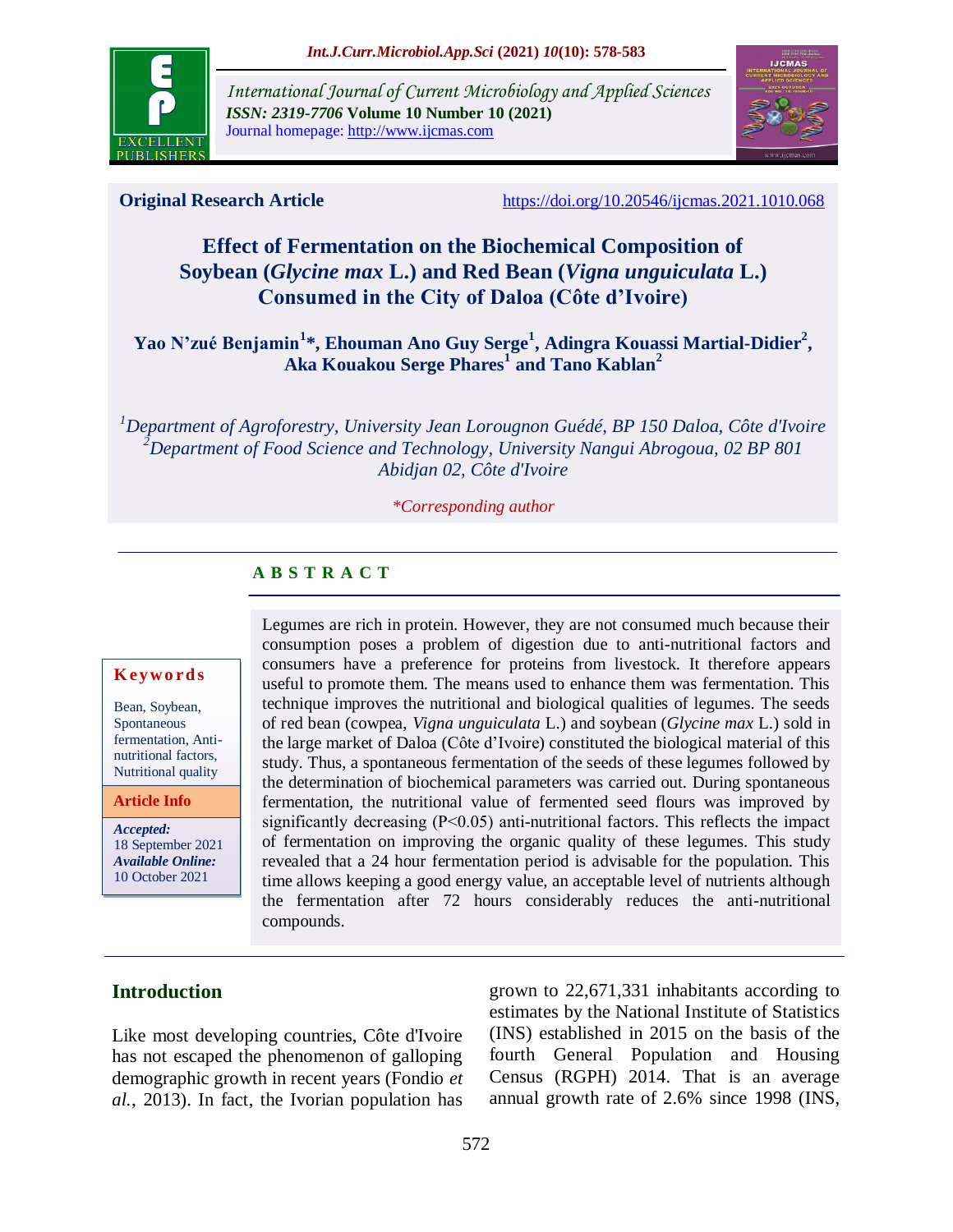2016).Unfortunately, this population growth is not followed by a proportional increase in agricultural food production. The balance between production and consumption is negative with a national average production of meat and fish of 104,254 tons against a total consumption of meat and fish of 371,475 tons. This clearly reflects the lack of national production of animal proteins for a population whose main protein source is animal (FAO, 2008). Like meat, fish and mushrooms; legumes are an important source of dietary protein. And this richness in protein makes legumes a protein source of plant origin which could be an alternative to the consumption of protein of animal origin. Thus, it is obvious that consuming legumes would ensure a regular supply of protein at low cost (Ben-Souilah, 2015).Among these grain legumes, red bean (*Vigna unguiculata* L.) and soybean (*Glycine max* L.) are species widely consumed by African populations. Its seeds are an important source of protein (20-25%), fibers, carbohydrates (55-64%), phenolic compounds and anti-nutritional factors such as phytates, tannins and oxalates (Andriantsoa, 2006; Labat, 2013). But, they are rich in B vitamins such as niacin, thiamine and riboflavin, as well as minerals (Anses, 2016; Rémond & Walrand, 2017). They are used in many food preparations (FAO, 2016).However, all of this information on the nutritional potential of beans and soybeans relates only to grains in the raw state. There is still a lack of information to be filled, particularly in terms of the impact of processing technologies on the nutritional value of the seeds of these legumes. The nutritional quality of these legumes is strongly influenced by many factors including soaking, fermentation and cooking.With regard to soaking, work has shown that during this unitary operation, material transfers take place between the food compartment and the soaking water: some of the minerals diffuse into the surrounding environment as well as the activators and / or

bioavailability inhibitors. In addition, fermentable sugars and some anti-nutritional elements disappear or are partially degraded (Andrianirina, 2015).As for cooking, research has shown that it significantly reduces almost all of the nutrients found in legumes except fibers (Tchumou, 2017). Today, a wide variety of fermented foods are produced and consumed around the world.

Fermentation takes place with plenty of water, about three times the volume of the seeds at room temperature. This operation makes it possible first of all to tenderize the raw material to facilitate subsequent grinding, secondly to dissolve and even eliminate the proteins responsible for flatulence as well as those producing the specific bitterness in legumes (Ranaivotrimo, 2015).

It can lead to a reduction in the levels of antinutritional factors and in particular phytates by 53% (voandzou) and 20-24% (ambérique) (Rahelimandimby, 2011). This process has many advantages, including the reduction of the risk of development of pathogenic microorganisms by acidification of the medium, in addition to the degradation of antinutritional compounds (Nout, 1994; Blandino *et al.,* 2003). In addition, several advantages seem to be associated with fermentation: the reduction by degradation of certain antinutritional factors, the enrichment of the product with nutrients beneficial to health, the reduction in the allergenicity of proteins, and the reduction in the  $\alpha$ - galactosides content, whose fermentation in the colon is largely responsible for flatulence (Shimelis & Rakshit, 2008; Kasprowicz-Potocka *et al.,* 2016, Asres & Nega, 2018).

Legumes contain anti-nutritional compounds that can act as a brake on their consumption. It is therefore necessary to better understand the fermentation mechanisms and processes that could reduce these anti-nutritional factors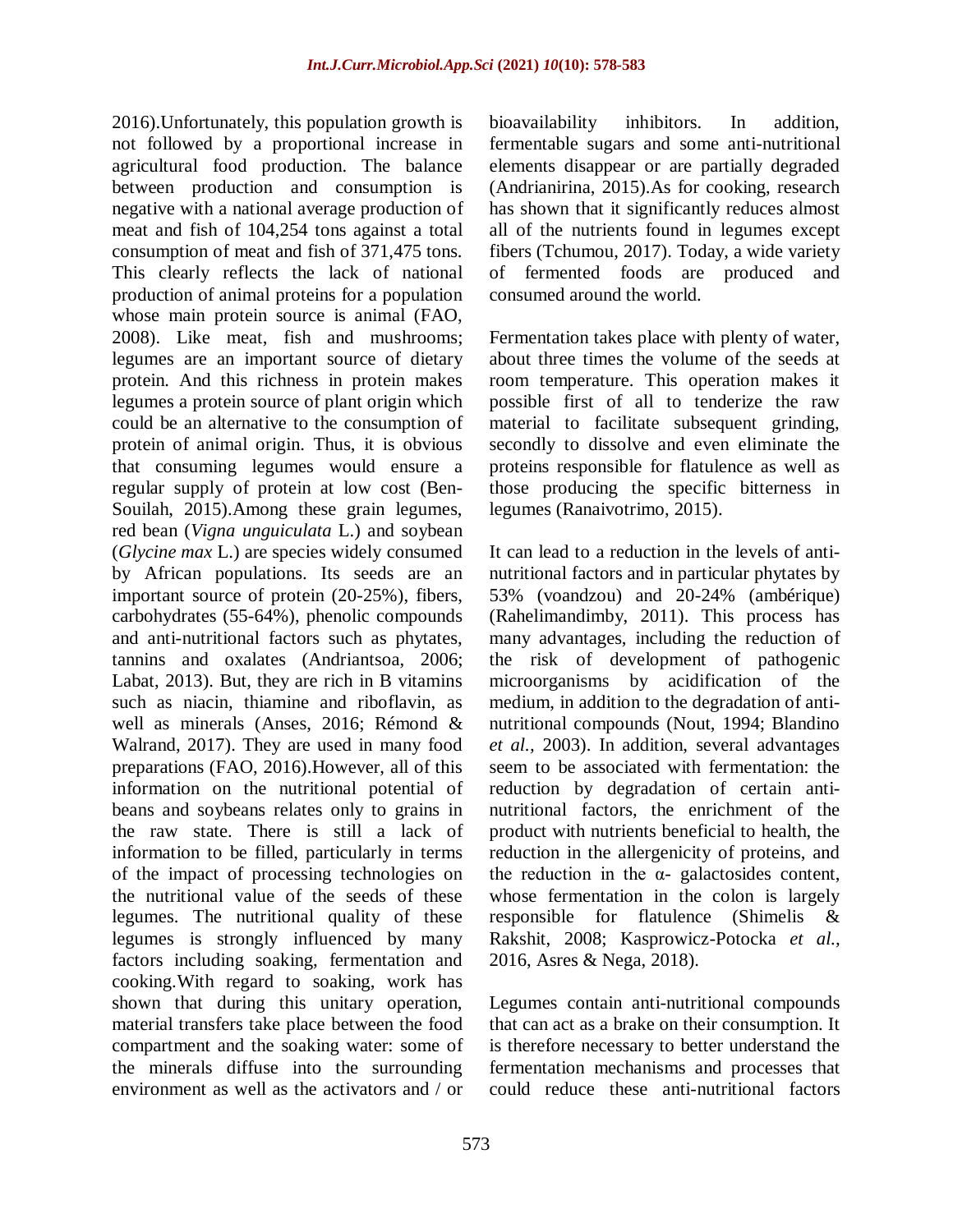while preserving the nutritional value of beans and soybeans. It would be desirable to assess the effect of fermentation on the nutrient composition of these legumes. The aim of this study is to contribute to improving the nutritional, digestive and organoleptic quality of soybeans and beans consumed in Côte d'Ivoire.

## **Materials and Methods**

The seeds of red bean (cowpea, *Vigna unguiculata* L.) and soybean (*Glycine max* L.) constituted the biological material of this study. The seeds were collected at the large market in Daloa (Côte d'Ivoire).

## **Preparation of seeds before analyzes**

Two (2) kilograms of seeds of each legume (kidney bean and soybean) collected were first sorted to remove impurities and then divided into two lots. A batch unfermented and powdered for different strengths. The other batch went through different fermentations for up to 72 hours and then crushed into very fine particles for the different dosages. Fermentation was carried out in jars; per 100 g of seed 300 mL of water were added.

# **Determination of physicochemical parameters**

The determination of humidity or dry matter was carried out by drying in an oven at 105 °C for 24 h to constant weight (AOAC, 2000). The ash content was determined by incineration at 550 °C for 12 h according to the AOAC (2000) method. The pH of the sample was measured with a digital pH meter (Consort P107, Belgium) and the titratable acidity was determined using the method described by AOAC (2000) using sodium hydroxide solution (NaOH), normal 0.1N, in the presence of phenolphthalein as color indicator.

#### **Determination of nutritional compounds**

Total lipids were determined by continuous extraction according to the Soxhlet method for 7 hours using hexane as solvent (AOAC, 2000). Total proteins were calculated from nitrogen (N x 6.25) obtained by the method (AOAC, 1990) using Kjeldahl. The fibers content were determined according to the AOAC (1990) method.

Total and reducing sugars were determined respectively according to the method of Dubois (1956) using phenol and concentrated sulfuric acid and the method of Bernfeld (1955) using 3, 5-dinitrosalicylic acid (DNS). The total carbohydrate level was determined by calculation, according to the formulas described by Bertrand & Thomas (1910):

Total carbohydrates  $(\%) = 100 - (\%$  Moisture  $+$ % Protein  $+$ % Fat  $+$ % Ash)...(1)

The energy value was determined by calculation, according to the formula of Coleman (1970) using the coefficients of Atwater & Rosa (1899)

E. V (Kcal) =  $(4 \times 96 \text{ Protein}) + (4 \times 96 \text{ Total})$ Carbohydrates) +  $(9 \times %$  Fat)...(2)

## **Determination of anti-nutritional parameters**

# **Oxalates**

The oxalate dosage was determined according to the method described by Day & Underwood (1986). Two (2) g of each ground sample was homogenized in 75 mL of  $H_2SO_4$  (3M). The resulting mixture was stirred magnetically for 1 h at room temperature (28 °C). The whole was filtered through Whatman  $N^04$  filter paper. Twenty-five (25) mL of filtrate was titrated hot with 0.05 M potassium permanganate  $(KMnO_4)$  solution until a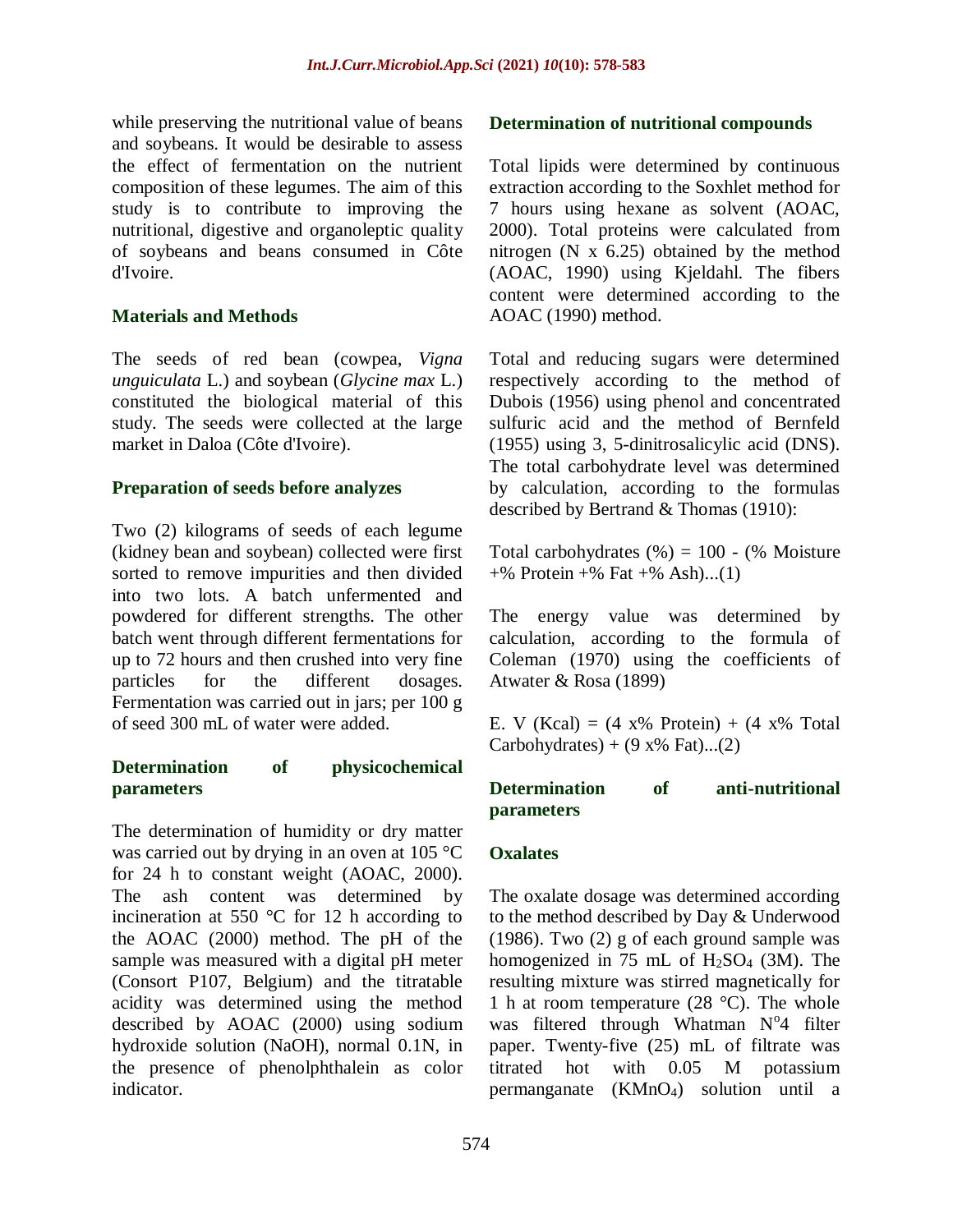persistent pink turn. The oxalate content was obtained by the equation:

Oxalates  $(mg/100g) = (2,2 \times \text{V}eq \times$ 100)/me…(3)

Veq: volume  $(mL)$  of KMnO<sub>4</sub> poured in equivalently; me: mass (g) of the sample.

# **Phytates**

Phytates were determined according to the method of Latta & Eskin (1980) using Wade's reagent. One gram of each ground sample was homogenized in 20 mL of 0.65 N HCl. The resulting mixture was stirred for 12 h at room temperature  $(28 \text{ °C})$ . The whole was centrifuged at 3000 rpm for 40 min. To 0.5 mL of the supernatant was added 3 mL of Wade's reagent. Then the tube was left to stand for 15 min in the dark and the absorbance reading was taken on a spectrophotometer (PG Instruments, England) at 490 nm against a blank. Finally, a calibration curve was produced using a range of phytic acid with a concentration of 0 to 10 mg / mL. The results were expressed as mg phytic acid equivalent (PAE)/100g of dry matter (DM).

# **Tannins**

The tannins were assayed according to the method described by Bainbridge *et al.,* (1996). A volume of 1 mL of methanolic extract from each sample (supernatant obtained from the extraction of polyphenols) was taken and to this volume was added 5 mL of vanillin reagent (50 g of vanillin  $+4$  mL of acid hydrochloric acid in 100 mL of distilled water). Then the tube was left to stand for 20 min in the dark and the absorbance reading on a spectrophotometer (PG Instruments, England) was taken at 500 nm against the blank. Finally, a calibration curve was performed using a range of tannic acid with a concentration of 0 to 2 mg/mL. The results

were expressed in mg tannic acid equivalent (EAT)/100g of dry matter (DM).

#### **Statistical analysis**

Statistical analysis of the results was carried out using the STATISCA 7.1 software. Oneway analysis of variance (ANOVA) was performed to compare variables analyzed on samples during fermentation. The differences were considered significant for p values  $\leq$ 0.05. To separate the different samples, multiple comparison tests (Duncan) were carried out.

#### **Results and Discussion**

## **Effect of fermentation on the physicochemical parameters of beans and soybeans**

Statistical analysis has shown that apart from increasing humidity, all measured parameter values decrease during fermentation. With regard to beans (Table 1), the pH decreased from  $6.48 \pm 0.04$  to  $3.91 \pm 0.01$  after 72 hours of fermentation. Titratable acidity and humidity increased respectively from 85.00  $\pm$ 7.07 $\text{m\'{e}q.g}/100\text{g}$  to 220.00  $\pm$  0.00  $\text{m\'{e}q.g}/100\text{g}$ and from  $13.59 \pm 1.39\%$  to  $59.49 \pm 0.33\%$ after 72 hours of fermentation. Similarly for soybeans, humidity increased from  $10.06 \pm$ 0.07% to 62.19  $\pm$  0.33% after 72 hours of fermentation. On the other hand, the pH decreased from  $6.46 \pm 0.01$  to  $3.89 \pm 0.06$  and the titratable acidity oscillated between 70.00  $\pm$  0.00 and 180.00  $\pm$  0.00 meg.g/100g after 72 hours of fermentation.

## **Effect of Fermentation on Nutritional Compounds in Beans and Soybeans**

The results of the fermentation of the nutritional compounds of the seeds of the legumes studied are shown in Table 2. Statistical analysis showed that the contents of nutritional compounds in the samples decreased as a function of the duration of the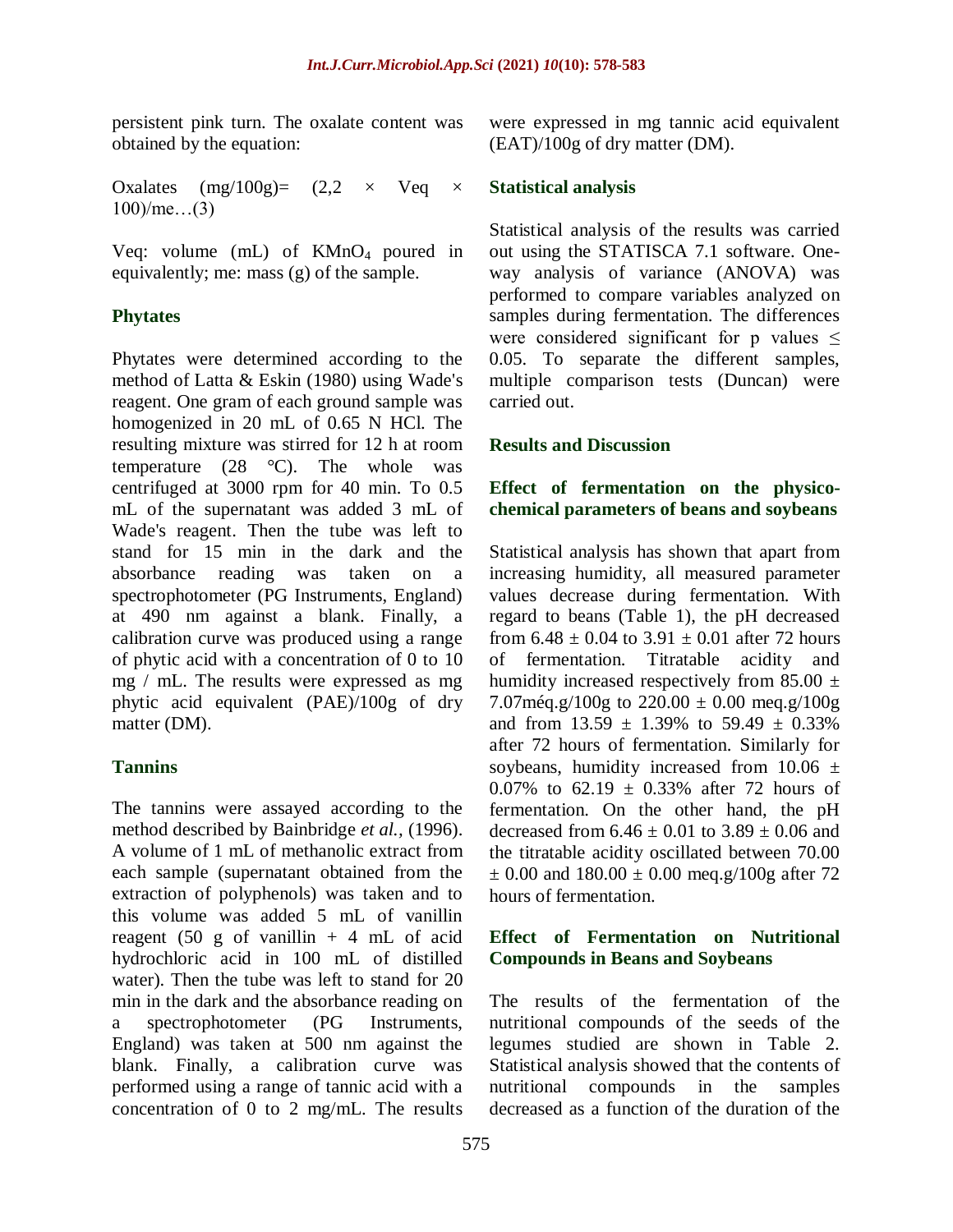fermentation, apart from the rate of carbohydrates and energy value which increased proportionately. For beans, the contents of proteins, lipids, total fibers, ash and total sugars decreased respectively after 72 hours of fermentation from  $21.14 \pm 0.06$  to  $17.79 \pm 0.06$  %, from  $1.97 \pm 0.11$  to  $1.14 \pm$ 0.04 %, from  $17.51 \pm 0.70$  to  $13.88 \pm 0.40$ %, from  $3.13 \pm 0.02\%$  to  $1.21 \pm 0.03\%$  and from  $1685.55 \pm 0.47$  to  $279.23 \pm 1.18$  mg/100g MS. Carbohydrate level and energy value increased after 72 hours of fermentation respectively from 73.76  $\pm$  0.67 to 79.86  $\pm$  0.39% and from  $397.33 \pm 3.17$  to  $400.86 \pm 1.55$  Kcal/100g MS. The content of reducing sugars increased from and from  $116.11 \pm 0.79$  to  $174.24 \pm 0.70$ mg/100g DM after 24 hours of fermentation to reach the value of  $63.58 \pm 0.32$  mg/100g DM after 72 hours of fermentation.

#### **Effect of Fermentation on Antinutrients in Beans and Soybeans**

The results shown in Table 3 indicate that the fermentation results in the reduction of the level of anti-nutritional compounds from the first day and continues over the fermentation time in the samples analyzed. With regard to beans, fermentation led to a decrease in the levels of oxalates, phytates and tannins respectively from  $524.33 \pm 3.18$  to  $104.33 \pm 1.18$ 3.18 mg OAE/100g DM; from  $37.00 \pm 0.29$  to  $4.64 \pm 0.18$  mg PAE/100g DM and from 34.82  $\pm$  0.22 to 7.23  $\pm$  0.16 mg TAE/100g DM after 72 hours of fermentation. As for soybean, the levels of oxalates, phytates and tannins varied from 495.00  $\pm$  0.00 to 141.17  $\pm$  3.18 mg OAE/100g DM, respectively; from  $31.29 \pm$ 0.98 to  $8.59 \pm 0.30$  mg PAE/100g and from  $29.54 \pm 0.31$  to  $3.40 \pm 0.12$  mg TAE/100g DM after 72 hours of fermentation.

Statistical analysis of the physico-chemical parameters measured on beans and soybeans that have undergone fermentation for 0; 24; 48 and 72 hours has shown that apart from increasing humidity, all of the measured

parameter values decrease during fermentation. The moisture contents of the soybean and bean samples before fermentation are 10.06% and  $13.59 \pm 1.39$ %, respectively. These values are similar to the values of the maximum humidity required for better preservation of dried seeds, which varies between 11 and 13% (Agridea, 2007). This would mean that these dried legume seeds can be stored for a long time for later use. In addition, they are higher than the humidity levels obtained by Boyé *et al.,* (2016) during their study on the agronomic and biochemical quality of a few varieties of cowpea from Côte d'Ivoire  $(6.31 \text{ %} - 9.33\text{ %})$ . This difference could also be attributed to the preservation technique (solar drying in our case) and the conditioning of beans and soybeans sold on the market which are kept in bulk could be the subject of rehydration if the environment is favorable. During fermentation the water content of the seeds of these legumes increases considerably due to soaking which allows the seed to rehydrate due to the effect of fermentation which weakens the cotyledons of the seeds. In terms of pH, the optimum pH range for the growth of yeasts and molds which is between 4 to 6.5 for yeasts and 4.5 to 6.8 for molds (Dilbaghi & Sharma, 2007). At the start of fermentation, the pH of the beans and soybeans being included in this range will promote a gradual increase in the load of yeasts and molds. There was a gradual increase in the load of yeasts and molds. Indeed, the parameters influencing the growth of microorganisms in a food are the activity of the water, the pH, the temperature and the composition of the food matrix (Blandino *et al.,* 2003). After 72 h of spontaneous or natural fermentation of the seeds of these legumes, there is a considerable reduction in the pH of beans (3.91) and soybeans (3.89). These new pH values are no longer included in the optimum pH range for fungal growth because the conditions of the medium are not unfavorable to their growth. This would mean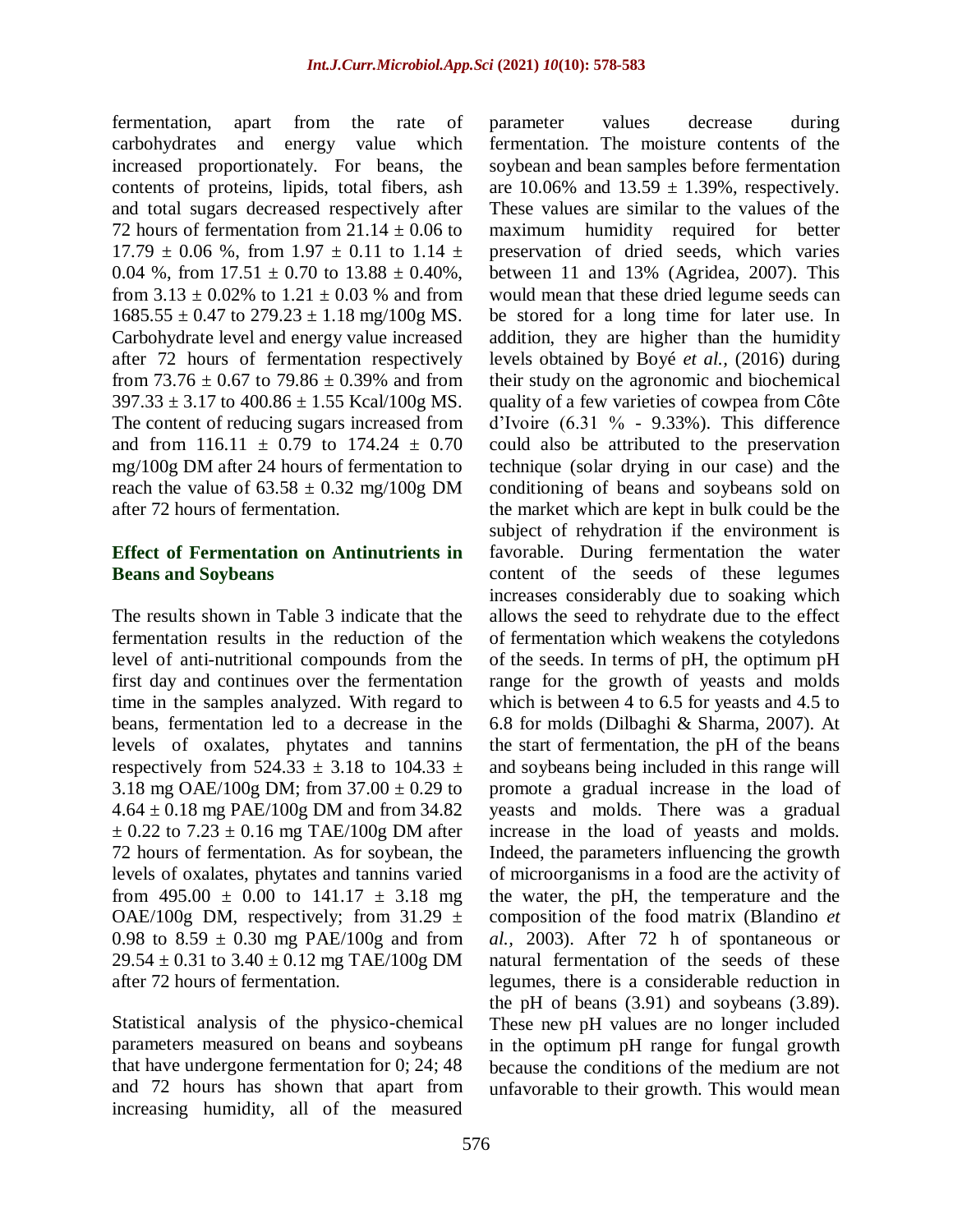that the products resulting from the fermentation of these seeds after three days will be unlikely to fungal contamination. As the load of lactic acid bacteria and yeast increases, there is a production of organic acids by them. The production of organic acids in the medium leads to acidification of the medium, which is reflected in the increase in the titratable acidity of the seeds of fermented legumes after 24 hours of fermentation. Furthermore, the results of this study show that spontaneous fermentation has a considerable effect on the nutritional quality of beans and soybeans. During fermentation there is a reduction in protein content. This reduction in the protein content of these legume seeds after fermentation could be due to an increase in the catabolism of matrix proteins by the microorganisms during fermentation. Indeed, bacteria need nitrogenous substances to synthesize their proteins necessary for their growth. Some microorganisms have the ability to fix atmospheric nitrogen and others do not, such as lactic acid bacteria (Loubière *et al.,* 1996). During their growth, microorganisms secrete proteases which will hydrolyze proteins into amino acids. Then, after the reactions of deamination of amino acids by deaminases, the microorganisms will assimilate nitrogen. This could lead to a drop in the nitrogen content in the matrix. These results are similar to those of Adegbehingbe (2014) who observed a reduction in protein content in lima bean seeds. Lipids are important compounds in the human diet and play several roles in the human body. Red lima beans are not high in fat. On the other hand, soybean, which is an oilseed, happens to be rich in proteins and lipids. During fermentation, there is a significant reduction in the lipid content. This reduction could be due to the hydrolysis of lipids by lipases produced by microorganisms during fermentation (Chada, 2019). As for total fiber, it decreases during the fermentation of the seeds of the legumes studied. This could be due to the secretion of extracellular enzymes such as ligninases, cellulases and hemicellulases by fungi (Oboh & Elusiyah, 2007), capable of hydrolyzing crude fibers into simple sugars, which microorganisms could use as a source of carbon and transform them into other macromolecules such as proteins and fats (Oboh & Akindahunsi, 2003).

| <b>Fermentation time</b><br>(hour) | pH                      | <b>Humidity</b><br>(9/0)       | <b>Titratable Acidity</b><br>$(meq-g.100g)$ |  |  |  |
|------------------------------------|-------------------------|--------------------------------|---------------------------------------------|--|--|--|
| <b>Bean</b>                        |                         |                                |                                             |  |  |  |
| $\boldsymbol{0}$                   | $6.48 \pm 0.04^d$       | $13.59 \pm 1.39^{\circ}$       | $85.00 \pm 7.07^{\circ}$                    |  |  |  |
| 24                                 | $6.31 \pm 0.03^c$       | $55.23 \pm 0.01^b$             | $95.00 \pm 7.07^{ab}$                       |  |  |  |
| 48                                 | $5.09 \pm 0.06^b$       | $58.17 \pm 0.03^c$             | $100.00 \pm 0.00^b$                         |  |  |  |
| 72                                 | $3.91 \pm 0.01^a$       | $59.49 \pm 0.33$ <sup>cd</sup> | $220.00 \pm 0.00^c$                         |  |  |  |
| Soybean                            |                         |                                |                                             |  |  |  |
| $\mathbf{0}$                       | $6.46 \pm 0.01^{\circ}$ | $10.06 \pm 0.07^{\text{a}}$    | $70.00 \pm 0.00^a$                          |  |  |  |
| 24                                 | $6.49 \pm 0.01^{\circ}$ | $56.88 \pm 0.05^b$             | $75.00 \pm 7.07$ <sup>ab</sup>              |  |  |  |
| 48                                 | $5.31 \pm 0.03^b$       | $60.16 \pm 0.23$ <sup>c</sup>  | $85.00 \pm 7.07^b$                          |  |  |  |
| 72                                 | $3.89 \pm 0.06^a$       | $62.19 \pm 0.33^{\text{d}}$    | $180.00 \pm 0.00^c$                         |  |  |  |

| <b>Table.1</b> Evolution of the physico-chemical parameters of beans and soybeans during |  |  |  |  |  |
|------------------------------------------------------------------------------------------|--|--|--|--|--|
| fermentation                                                                             |  |  |  |  |  |

The values bearing the same letters in the column are not significantly different at the 5 % level according to the DUNCAN test.

(0): Unfermented control.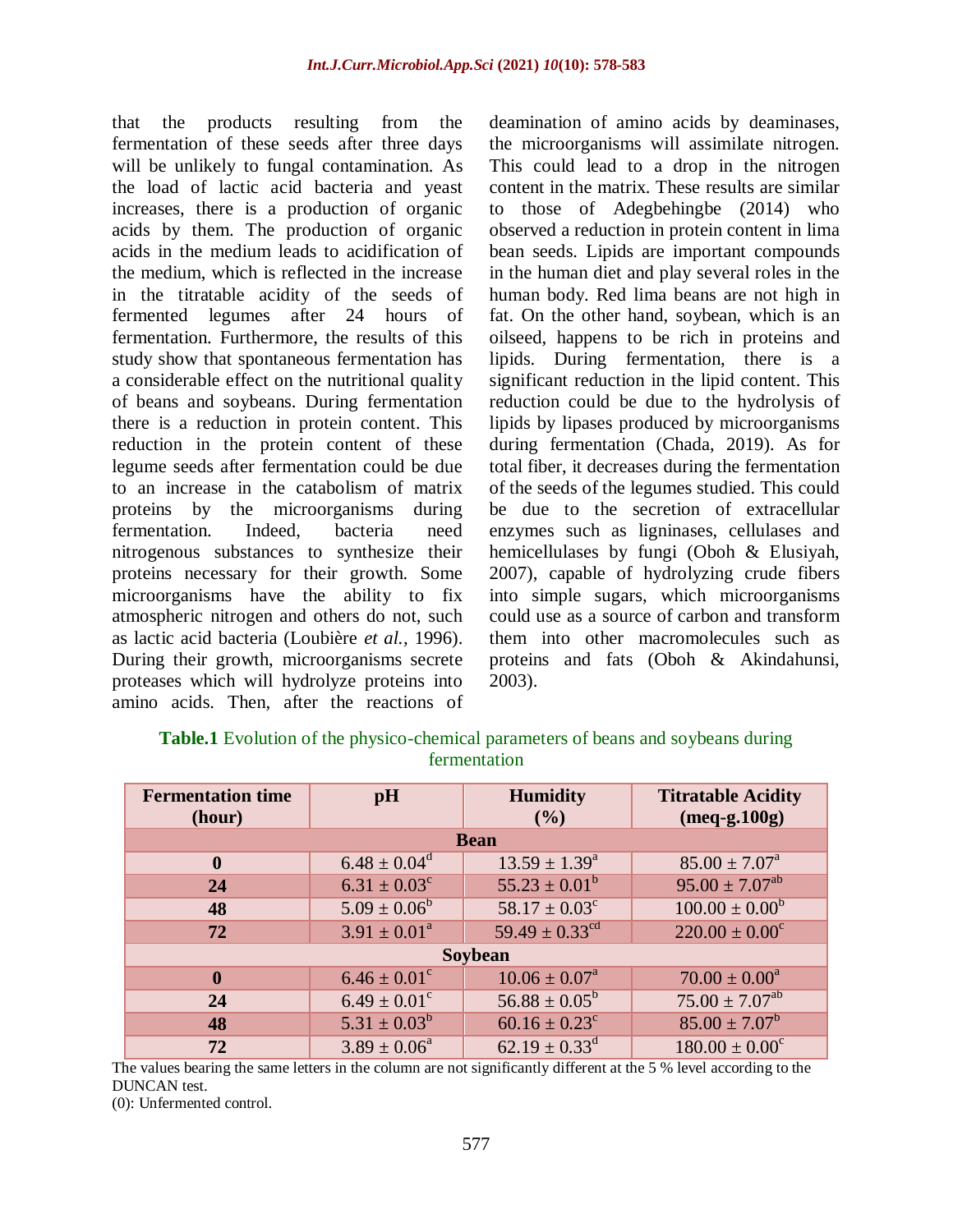| <b>Fermentatio</b><br>n time<br>(hour) | <b>Proteins</b><br>(%)           | <b>Lipids</b><br>$($ %)       | <b>Fibers</b><br>(%)      | Carbohydra<br>te<br>(9/0)   | Ash<br>(%)                 | <b>Reducing</b><br>sugars<br>(mg/100g) | <b>Total</b><br>sugars<br>(mg/100g) | <b>Energy</b><br>value<br>(kcal/100g) |
|----------------------------------------|----------------------------------|-------------------------------|---------------------------|-----------------------------|----------------------------|----------------------------------------|-------------------------------------|---------------------------------------|
|                                        |                                  | <b>Bean</b>                   |                           |                             |                            |                                        |                                     |                                       |
| $\mathbf{0}$                           | $21.14 \pm$<br>0.06 <sup>b</sup> | $1.97 \pm 0.11^b$             | $17.51 \pm 0.70^c$        | $73.76 \pm 0.67^{\text{a}}$ | $3.13 \pm 0.02^c$          | $116.11 \pm 0.79^{\rm d}$              | $1685.55 \pm$<br>$0.47^{\rm d}$     | $397.33 \pm$<br>$3.17^{\rm a}$        |
| 24                                     | $20.39 \pm$<br>0.00 <sup>b</sup> | $1.46 \pm 0.06^a$             | $16.41 \pm 0.56^{\rm bc}$ | $76.64 \pm 0.48^b$          | $1.51 \pm 0.02^b$          | $174.24 \pm 0.70^{\circ}$              | 699.46 $\pm 1.61^{\circ}$           | $401.26 \pm$<br>$2.22^{b}$            |
| 48                                     | $18.48 \pm$<br>0.00 <sup>a</sup> | $1.34 \pm 0.11^a$             | $14.52 \pm 0.14^b$        | $78.72 \pm$<br>$0.35^{bc}$  | $1.46 \pm 0.10^b$          | $71.01 \pm 0.67^b$                     | $399.30 \pm 0.61^b$                 | $400.86 \pm$<br>$0.36^{b}$            |
| 72                                     | $17.79 \pm$<br>$0.06^{\rm a}$    | $1.14 \pm 0.04^a$             | $13.88 \pm 0.40^a$        | $79.86 \pm 0.39^c$          | $1.21 \pm 0.03^{\text{a}}$ | $63.58 \pm 0.32^{\text{a}}$            | $279.23 \pm 1.18^a$                 | $400.86 \pm$<br>$1.55^{b}$            |
|                                        | Soybean                          |                               |                           |                             |                            |                                        |                                     |                                       |
| $\mathbf{0}$                           | $33.88 \pm 00^{\circ}$           | $19.31 \pm$<br>$0.42^b$       | $16.24 \pm 0.32^b$        | $43.97 \pm 0.86^a$          | $2.84 \pm 0.12^{\circ}$    | $95.20 \pm 0.32^d$                     | $1910.47 \pm$<br>$0.33^d$           | $485.19 \pm$<br>$0.47^{\circ}$        |
| 24                                     | $31.44 \pm 0.12^b$               | $18.22 \pm$<br>$0.22^{\rm a}$ | $15.63 \pm 0.12^a$        | $48.95 \pm 0.02^b$          | $1.39 \pm 0.02^b$          | $159.47 \pm 1.03^c$                    | $750.04 \pm 1.08^{\circ}$           | 485.54 $\pm$<br>$0.88^{\circ}$        |
| 48                                     | $29.76 \pm 0.06^a$               | $17.15 \pm$<br>$0.56^{\circ}$ | $14.51 \pm 0.14^a$        | $51.92 \pm$<br>$0.72^{bc}$  | $1.17 \pm 0.08^{\text{a}}$ | $37.77 \pm 0.17^b$                     | $538.20 \pm 2.50^b$                 | $481.07 \pm$<br>$1.95^{b}$            |
| 72                                     | $28.05 \pm 0.06^a$               | $16.11 \pm$<br>$0.11^a$       | $13.42 \pm 0.13^{\circ}$  | $54.72 \pm 0.28^c$          | $1.12 \pm 0.02^{\text{a}}$ | $21.38 \pm 0.13^a$                     | $262.13 \pm 1.00^a$                 | $476.07 \pm$<br>$0.03^{\rm a}$        |

# **Table.2** Evolution of nutritional compounds in beans and soybeans during fermentation

The values bearing the same letters in the column are not significantly different at the 5% level according to the DUNCAN test.

(0): Unfermented witness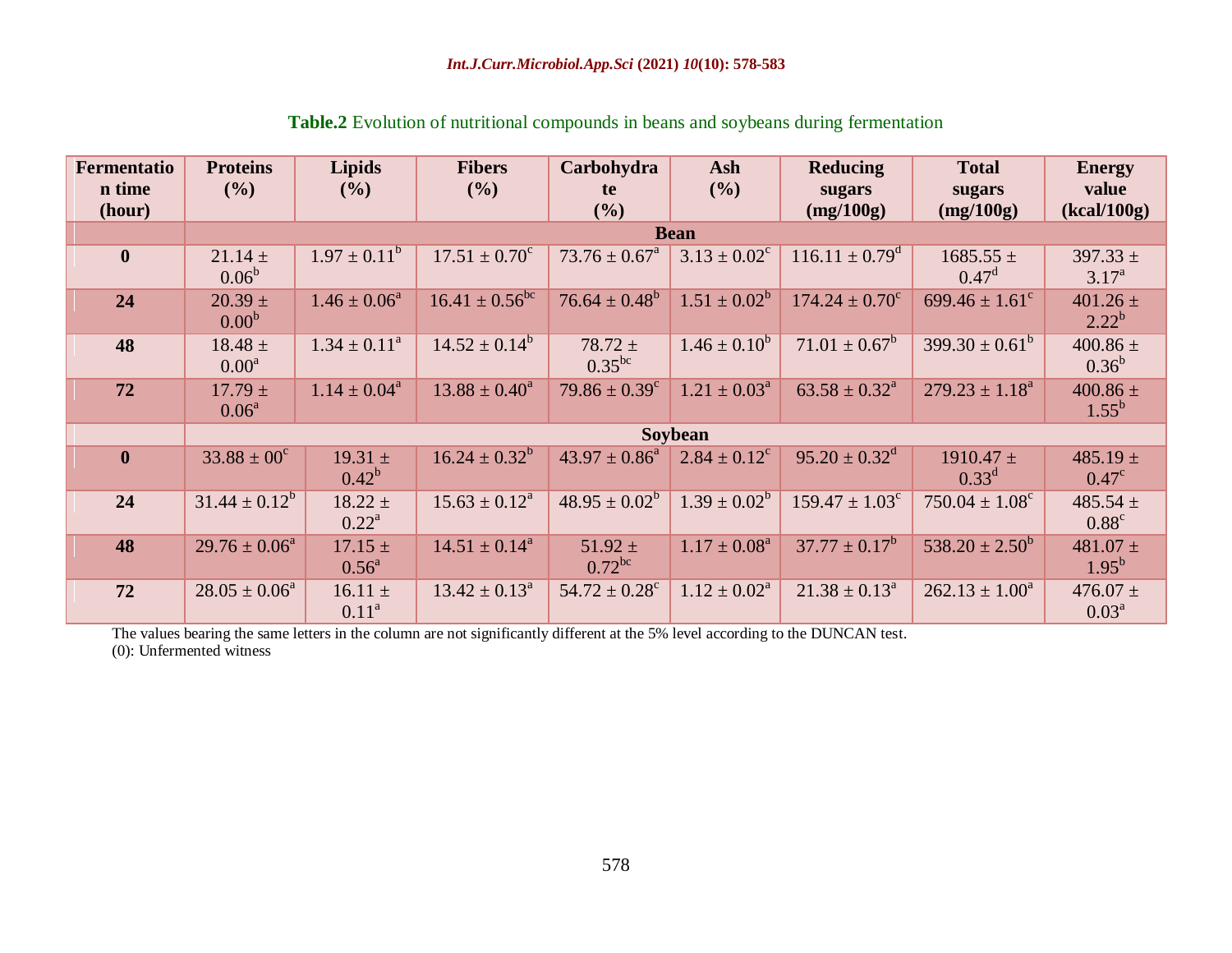| <b>Fermentation time (hour)</b>                                                              | <b>Oxalates</b><br>(mg OAE/100g MS) | <b>Phytates</b><br>$(mg \text{ PAE}/100g \text{ MS})$ | <b>Tannins</b><br>$(mg$ TAE/100g MS) |  |  |  |
|----------------------------------------------------------------------------------------------|-------------------------------------|-------------------------------------------------------|--------------------------------------|--|--|--|
| <b>Bean</b>                                                                                  |                                     |                                                       |                                      |  |  |  |
| $37.00 \pm 0.29$ <sup>d</sup><br>$524.33 \pm 3.18^d$<br>$34.82 \pm 0.22^{\circ}$<br>$\bf{0}$ |                                     |                                                       |                                      |  |  |  |
|                                                                                              |                                     |                                                       |                                      |  |  |  |
| 24                                                                                           | $249.17 \pm 15.88^{\circ}$          | $16.11 \pm 0.73$ <sup>c</sup>                         | $14.60 \pm 0.69^b$                   |  |  |  |
| 48                                                                                           | $219.17 \pm 15.88^b$                | $12.47 \pm 0.25^{\rm b}$                              | $10.22 \pm 0.45^{\circ}$             |  |  |  |
| 72                                                                                           | $104.33 \pm 3.18^a$                 | $4.64 \pm 0.18^a$                                     | $7.23 \pm 0.16^a$                    |  |  |  |
| <b>Soybean</b>                                                                               |                                     |                                                       |                                      |  |  |  |
| $\mathbf{0}$                                                                                 | $495.00 \pm 0.00^{\circ}$           | $31.29 \pm 0.98$ <sup>d</sup>                         | $29.54 \pm 0.31^{\text{d}}$          |  |  |  |
| 24                                                                                           | $247.50 \pm 0.00^c$                 | $15.72 \pm 0.38^c$                                    | $14.84 \pm 0.70^c$                   |  |  |  |
| 48                                                                                           | $220.00 \pm 0.00^b$                 | $11.16 \pm 0.40^b$                                    | $10.34 \pm 0.26^b$                   |  |  |  |
| 72                                                                                           | $141.17 \pm 3.18^a$                 | $8.59 \pm 0.30^a$                                     | $3.40 \pm 0.12^a$                    |  |  |  |

**Table.3** Evolution of anti-nutritional compounds in beans and soybeans during fermentation

The values bearing the same letters in the column are not significantly different at the 5 % level according to the DUNCAN test.

(0): Unfermented witness

The carbohydrate content of legume seeds increased during fermentation. Indeed, this increase could be due to the decrease of other macronutrients that the microorganisms could consume during their growth.

The carbohydrate content is obtained by differential calculation and therefore if the other parameters decrease, it can only increase. In addition, it is important to specify that fibers occupy a good part of the total carbohydrates of the seeds of the legumes studied. The ash content decreases in the seeds studied during fermentation. The work of Aka *et al.,* (2008) has shown that during the preparation of tchapalo, there is a decrease in the level of ash during the spontaneous fermentation of sorghum, an ingredient in the preparation of tchapalo. Difo *et al.,* (2014) also observed a reduction in ash content during spontaneous fermentation of *Vigna unguiculata* flour. This reduction in ash content could result from the use of certain minerals by microorganisms for their metabolism. The total sugar content drops significantly (P< 0.05) during fermentation. The reduction in soluble sugars content is thought to be due to their use as an energy

source by microorganisms. For their metabolism, microorganisms can secrete enzymes which hydrolyze soluble sugars.

During the reduction of soluble sugars, it could have a significant reduction  $(P > 0.05)$  in flatulence oligosaccharides. These results are similar to those of Assohoun *et al.,* (2013) who observed a significant reduction (P< 0.05) in total sugar levels during the fermentation of corn for the production of doklu. During spontaneous or natural fermentation of beans or soya beans, there is a significant increase in the content of reducing sugars from 0 to 24 hours followed by a significant decrease ( $P < 0.05$ ) after 24 hours of fermentation. The increase in reducing sugars is due to the hydrolysis of starch by amylases, oligosaccharides, cellulose by cellulase produced by microorganisms (Xuemei *et al.,* 2020). The reduction in the content of reducing sugars could be due to the use of these as a source of carbon by microorganisms during their metabolism. Cuellar-Álvarez *et al.,* (2017) observed a significant increase ( $P < 0.05$ ) in the content of reducing sugars during spontaneous fermentation of seeds of *Theobroma*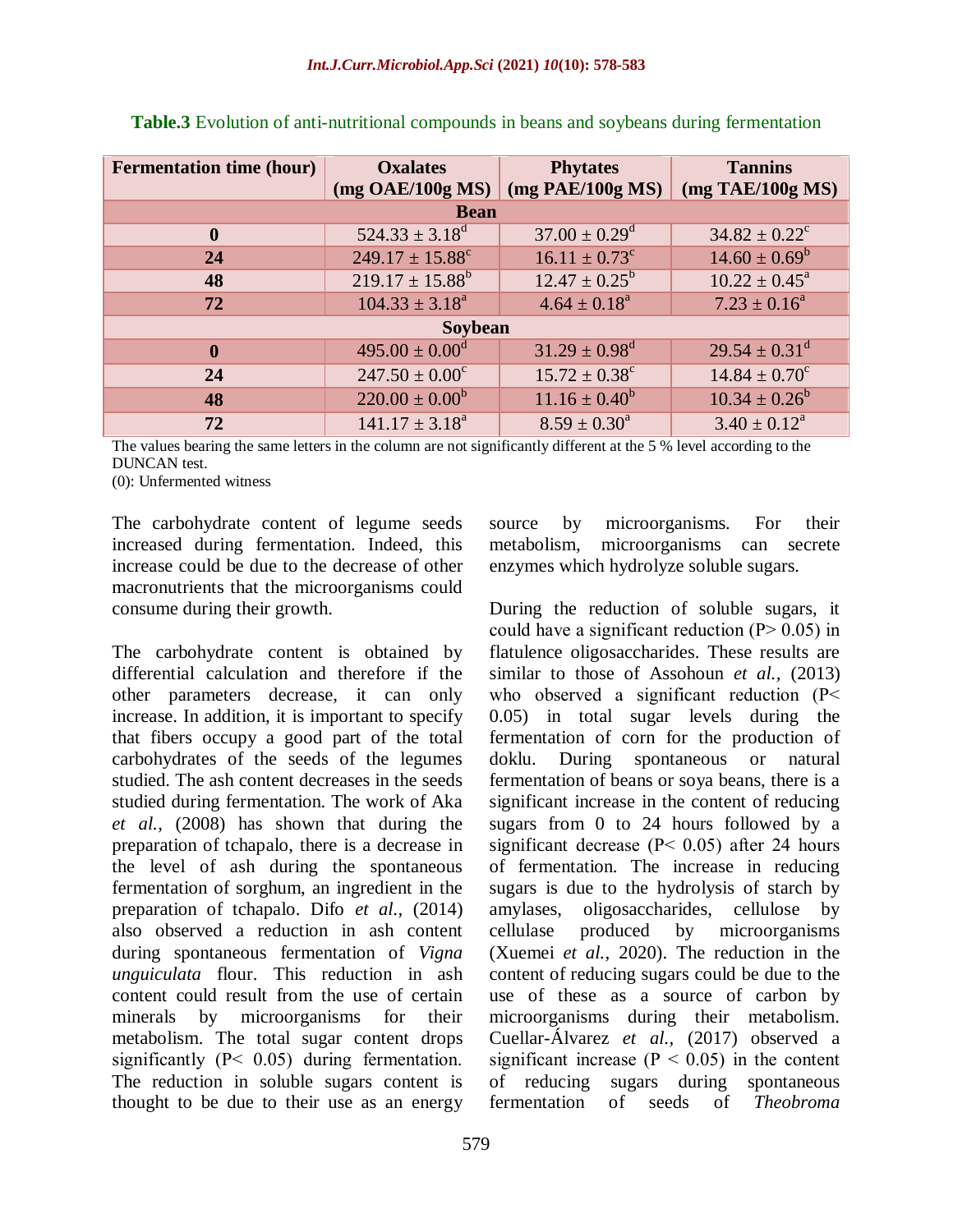*grandiflorum* (Willd. Ex Spreng). Fermentation of protein-rich seeds such as soybeans and beans has resulted in protein degradation into amino acids and amylolytic degradation of carbohydrates into sugars and organic acids (Oluseyi & Temitayo, 2015). Lipid is the main source of energy more than the energy provided by protein or carbohydrates (Pious & Veerabahu, 2012). Thus, the richness of soybeans in lipids favored a higher energy value than that of beans. Flours obtained from the seeds of these two legumes could be beneficial to the body. Indeed, these fermented flours of these legumes could be used in part as energy flours in porridge for children if the quantity consumed per day is greater than 149 g because the child's energy needs vary from 547 to 1092 Kcal / day (Butte, 1996). Fermentation resulted in an approximate 60% reduction in oxalate level and 80% tannin level reduction for all samples after 72 hours of fermentation. In fact, tannins and oxalates are mostly found in the peripheral parts of the grains (Lestienne, 2004). This high concentration of these compounds in the peripheral part of the grains causes their strong leaching during soaking. Thus, during soaking, material transfers take place between the food compartment and the soaking water. Part of the bioavailability inhibitors, which are the anti-nutritional compounds (tannins, phytates, oxalates) diffuse into the surrounding environment. These results agree with those of Murwan & Ali (2011). They observed a reduction during spontaneous fermentation of the tannin content of two cultivars of sorghum (Dabar & Tabat) in Sudan. Lewis & Starkey (1968) indicated that the reduction in the tannin content of sorghum cultivars could be attributed to the activities of microorganisms during fermentation. During the activities of microorganisms, it might have a secretion of enzymes responsible for the degradation of tannins. The seeds of kidney beans and soybeans are rich in protein. The significant reduction in tannins contributes to improving the nutritional quality of the flour obtained from the seeds of these two fermented legumes by increasing the bioavailability of proteins. During fermentation, the oxalate content of fermented seeds decreases considerably. These results are similar with those of Oke & Bolarinwa (2012) who observed a decrease in the oxalate content of taro flour (*Colocasia esculenta*) during its spontaneous fermentation. The marked reduction observed due to fermentation may be due to the effect of leaching and enzymatic hydrolysis / acid hydrolysis of the starch granule during fermentation. In addition, the decrease in the content of anti-nutritional compounds increases the bioavailability of minerals and consequently the nutritional value of the products.

Red beans and soybeans have high protein, carbohydrate and mineral content. These nutrients make these legumes almost complete foods and an alternative to protein sources of animal origin. Thus, it could be used in human food to solve the problems of protein-energy malnutrition. However, the high content of anti-nutritional factors developed during seed growth significantly decreases the nutritional value of these. Fermentation reduces the content of proteins, fibers, lipids, ash, minerals and increases those of carbohydrates and energy value. Although, some nutrients decrease during spontaneous fermentation, drastically reducing anti-nutritional factors such as phytates, tannins and oxalate improves the nutritional quality of the seeds. This improvement in the nutritional quality of these fermented seeds could make them valuable ingredients in human food.

#### **References**

Adegbehingbe, K. T., 2014. Effect of fermentation on nutrient composition and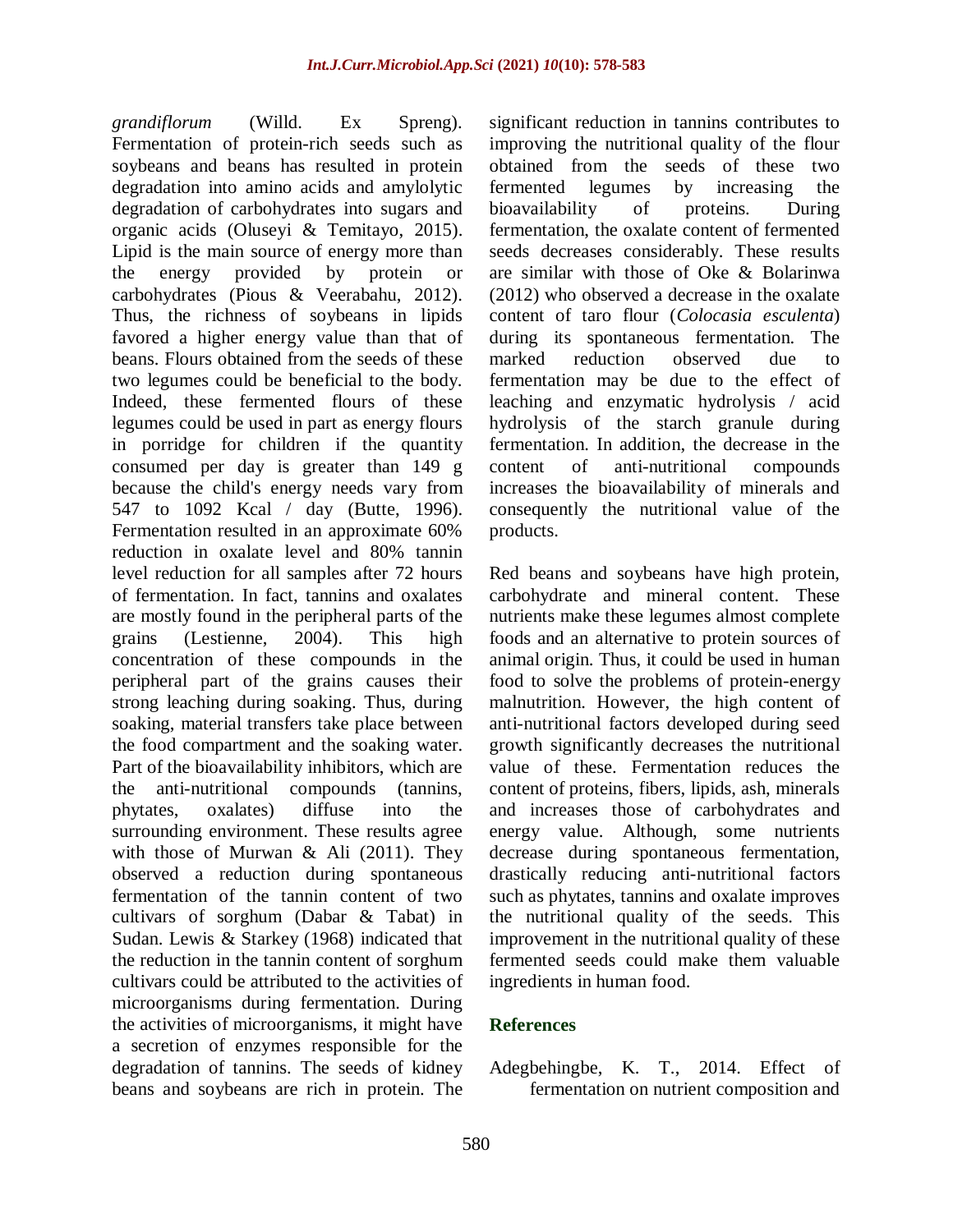anti-nutrient contents of ground Lima bean seeds fermented with *Aspergillus fumigatus*, *Rhizopus stolonifer* and *Saccharomyces cerevisiae*. *Int. J.Adv. Res.*, 2 (7) : 1208-1215.

Agridea, 2007.Soja, bio- Culture 4.7.1.p.6.

- Aka, S., Djéni, N. T., N'guessan, K. F., Yao, K. C., and Dje, K. M., 2008.Variabilité des propriétés physico-chimiques et dénombrement de la flore fermentaire du tchapalo, une bière traditionnelle de sorgho en Côte d'Ivoire, *Afr. sci.*, 4 (2):  $274 - 286.$
- Andrianirina, J., 2015. Caractérisations nutritionnelle et antinutritionnels des graines de légumineuses consommées dans l'Androy, 82 p.
- Andriantsoa, Z. J., 2006. Evolution des facteurs anti nutritionnels de deux variétés de graines de niébé (*Vigna unguiculata*), *Voanembafotsy* et *Voanemba mena*, au cours de la germination. Mémoire pour l'obtention du diplôme d'étudesapprofondies de biochimie, 75 p.
- ANSES (2016). Actualisation des repères du PNNS : élaboration des références nutritionnelles
- AOAC, 1990. Méthodes officielles d'analyse. 15ème édition, Association des chimistes analytiques officiels, Washington, DC, États-Unis, pp. 200-210.
- AOAC, 2000. Official methods of Analysis of AOAC International, 17th ed. AOAC International Washington, D C. 2200 p.
- Asres, D. T., Nana, A., and Nega, G., 2018.Complementary feeding and effect of spontaneous fermentation on antinutritional factors of selected cerealbased complementary foods.*BMC Pediatrics*, 18:394
- Assohoun, M. C. N., Djeni, T. N., Koussémon-Camara, M., and Brou, K. 2013. Effect of Fermentation Process on Nutritional Composition and Aflatoxins Concentration of *Doklu*, a Fermented

Maize Based Food, *FoodSci. Nutr.,*  4:1120-1127.

- Atwater, W., and Rosa, E., 1899.A new respiratory calorimeter and the conservation of energy in human body. *Physical Reviews Letters*, 9: 214-251.
- Bainbridge, Z., Tomlins, K., Willings, K., and Vestby, A., 1996. Methods for assessing quality characteristic of non-grain starch staple. Part 4 advanced methods. *National ressources institute,* University of Greenwich, 1:43-79.
- Ben-Souilah, F., 2015. Caractérisation du comportement des micronutriments d'intérêt et des composes antinutritionnels des pois chiches et du niébé au cours des procédés de transformation. Mémoire de fin d'études. Université de Montpellier, Montpellier, France. 39 p.
- Bernfeld, P., 1955. Amylase  $\alpha$  and β methods in enzymology 1. S. P. colowick and N.O. K, edition academic press, Inc New-York, 149-154 p.
- Bertrand, G, and Thomas, P., 1910. *Guide pour les Manipulations de Chimie Biologie*.Dunod : Paris.
- Blandino, A., Al-Aseeri, M. E., Pandiella, S. S., Cantero, D., Webb, C., 2003. Cerealbased fermented foods and beverages. *Food Res. Int*. 36: 527–543.
- Boyé, M. A. D., Yapo, S. E. S, Koffi, N'. B. C., Koassi, N'. J., Tonessia, D. C., Soko, D. F., Ballo, E. K., Seu, J. G., Ayolié, K., and Kouadio, Y. J. 2016. Étude sur la qualité agronomique et biochimique de quelques variétés de niébé (*Vigna Unguiculata* L) Walp (Fabaceae) en provenance de la Côte d'Ivoire. *ESJ,* 12 (24) : 362-375.
- Butte, N. F, 1996. Energy requirements of infants.*Eur. J. Clin. Nutr.*, 50 Suppl 1 : 1876 S24-36.
- Chada, L., 2019. Production améliorée des lipases à partir du *Rhizopus oryzae NRRL* 1526 en utilisant la biomasse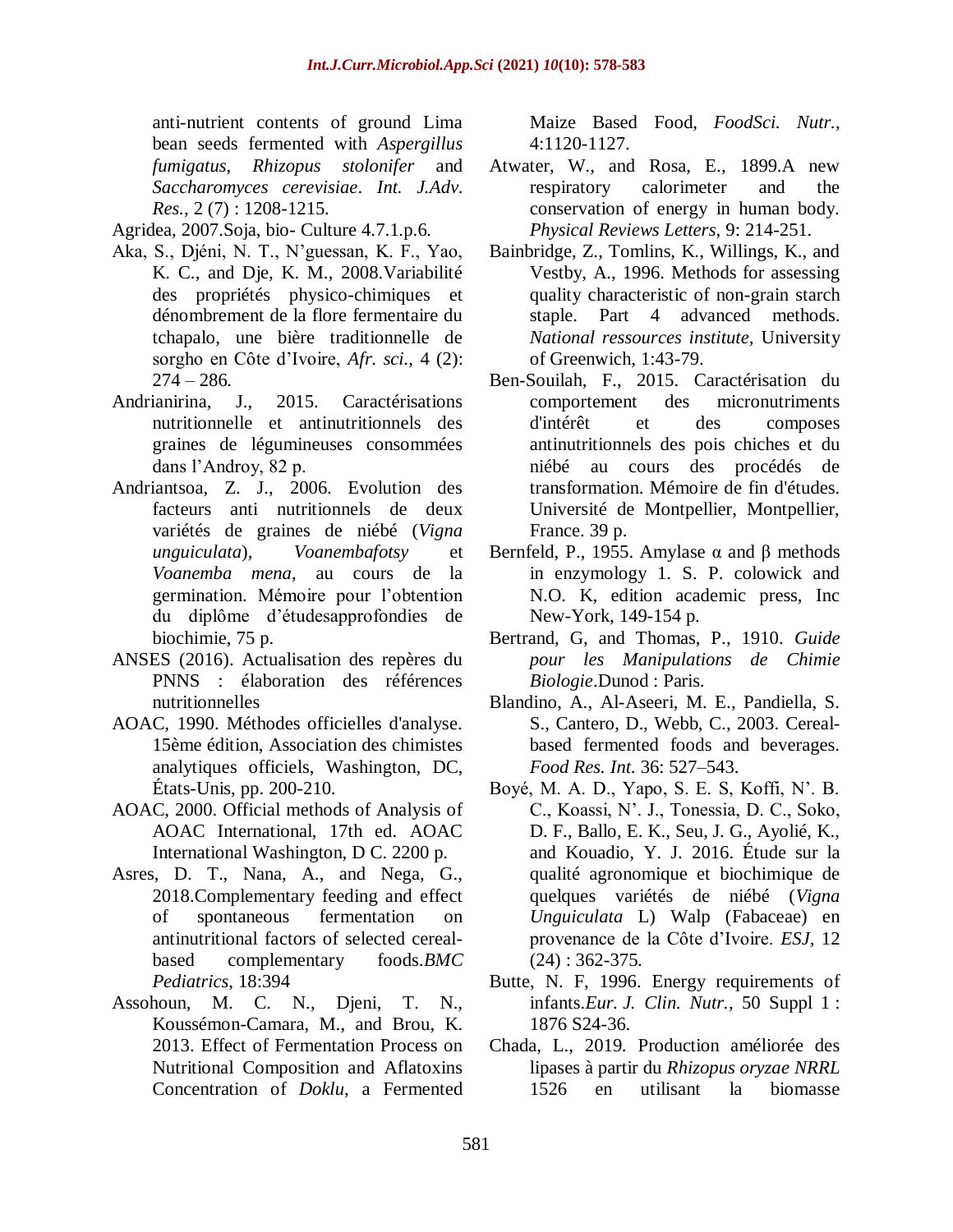lignocellulosique dans un milieu defermentation liquide. 53 p.

- Coleman, C. H,. 1970. Calculations used in food analysis, In IFT World Directory guide. Publication of the Institute of Food Technologists: Chicago, Illinois USA; 326-331.
- Cuellar-Álvarez, L., Cuellar-Álvarez, N, Galeano-García, P., and Suárez-Salazar J. C., 2017. Effect of fermentation time on phenolic content and antioxidant potential in Cupuassu (*Theobroma grandiflorum* (Willd. ex Spreng.) K.Schum.) beans. *ActaAgron.*, 66 (4): 473-479.
- Day, R. A., and Underwood, 1986.Quantitative analysis 5th ed., Prentice London, *Hall Publication*, 701.
- Difo, H. V., Onyike, E., Ameh, D. A., Ndidi, U. S., and Njoku, G. C., 2014. Chemical Changes during Open and Controlled Fermentation of Cowpea (*Vigna unguiculata*) Flour. *Int. J. Food Nutr.Saf.*, 5 (1): 1-10.
- Dilbaghi, N., and Sharma, S., 2007. Food Spoilage, Food Infection and Intoxications Caused by Microorganisms and Methods for their Detection. 1-20.
- Dubois, M., Gilles, K. A., Hamilton, J. D., Rebers, R. A., and Smith, M. 1956.Colometric method for determination of sugar and related substance. *Anal. Chem*., 28: 350-356.
- FAO (2008). Etude du secteur avicole en Côte d'Ivoire, structure, importance et perspectives. Cas de l'aviculture semiindustrielle en Côte d'Ivoire. (Consulté le 16 décembre 2020). *[http://fao.org/browseIFB/\\*](http://fao.org/browseIFB/*) [IF.](http://fao.org/browseIFB/*)*
- FAO, 2016. Légumineuses, des graines nutritives pour un avenir durable.196 p.
- Fondio, L., Agbo A. E., Mabyao, A., N'zi, J. C., N'gbesso, M. F. D P., Djidji, A. H, and Kouame, C., 2013. Quelles contributions des légumes feuilles traditionnels à la sécurité alimentaire et à

l'allègernent de la pauvreté des populations urbaines en Côte d'Ivoire ? Projet de Communication, 13 p.

- INS (2016). Institut National de la Statistique (Consulté le 12 décembre 2020). [http://www.ins.ci.](http://www.ins.ci/)
- Kasprowicz-Potocka, M., Borowczyk, P., Zaworska, A., Nowak, W., Frankiewicz, A., and Gulewicz, P., 2016. *The Effect of Dry Yeast Fermentation on Chemical Composition and Protein Value of Blue*  Lupin Seeds. *Food Technol. Biotechnol.,* 54 (3): 1-17.
- Labat, E., (2013). Le soja: influence de sa consommation sur la santé humaine et conséquences de l'expansion de sa culture au niveau mondial. Thèse pour le diplôme d'état de docteur en pharmacie, 104 p.
- Latta, M., and Eskin, M., 1980. A simple and rapid method for phytate determination. *J. Agric. Food Chem.*, 67: 1313-1315.
- Lestienne, I., 2004. Contribution à l'étude de la biodisponibilité du fer et du zinc dans le grain de mil et conditions d'amélioration dans les aliments de complément. Thèse, Université de Montpellier II. 303p.
- Lewis, A. J., and Starkey, R. L., 1968. Vegetable tannins, their decomposition and effects on decomposition of some organic compounds. *Soil Sci,* 4: 241-247
- Loubière, P., Novak, L., Cocaign-Bousquet, M., and Lindley, N. D., 1996. Besoins nutritionnels des bactéries lactiques: interactions entre flux de carbone et d'azote. *Le Lait, INRA Editions,* 76 (1- 2): 5-12.
- Murwan, K., Sabah E., Ali, A., and Abd-ALRaheem, 2011.Effect of fermentation period on the chemical composition, invitro protein digestibility and tannin content in two sorghum cultivars (Dabar and Tabat) in Sudan. *J. Appl. Biosci.*, 39: 2602- 2606.
- Nout, M. J. R, 1994. Fermented foods and